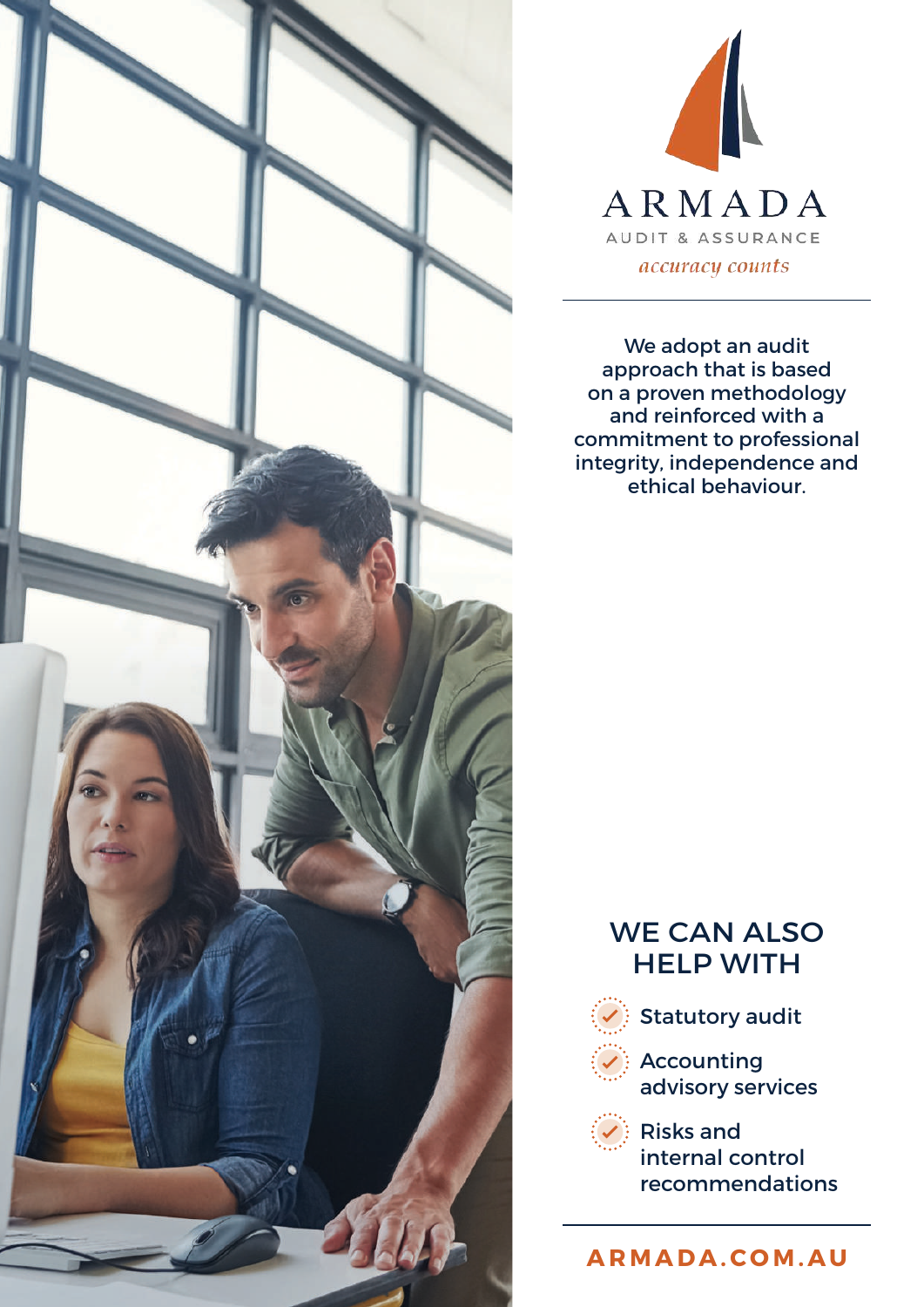# ACCURACY COUNTS

We adopt an audit approach that is based on a proven methodology and reinforced with a commitment to professional integrity, independence and ethical behaviour.

Armada works with Audit Committees to help the Committees and their members keep up to date with governance, auditing, accounting and financial reporting issues.

We equip our audit teams with advanced technology to provide a structured, risk-focused workflow.

We focus on clients' key business risks.

We support the audit process with extensive experience of applying and interpreting accounting standards.

We identify industry trends, issues and insights that may influence the accuracy and completeness of financial statements.

We offer high-level technical capabilities, a client focused culture with access to respected audit professionals.

## WHAT WE DO

Our commitment in delivering Audit and Assurance services is vested in ensuring that our clients are happy and confident in the services we provide. This is at the heart of what we do!

#### **AUDIT AND ASSURANCE SERVICES**

We are committed to providing management and its board with detailed management reports that fully disclose the outcomes of the audit and assurance process to ensure understanding by all.

#### **FINANCIAL STATEMENT AUDITS**

- ASX Listed Companies
- Public Unlisted Companies
- Large Private Company Audits

| -<br>- |
|--------|
| -      |

#### **NOT FOR PROFITS**

- Sporting Clubs, Racing & Gaming Associations Government Department Audits
- Grant Funded Organisations & Grant Acquittals
- **Social Clubs**
- Indigenous Corporations
- Not for profit organisations

#### **ADDITIONAL SERVICES**

- Due Dilligence
- Internal Controls Review
- Investigating Accountants Reports (IAR)
- Forensic Audit Services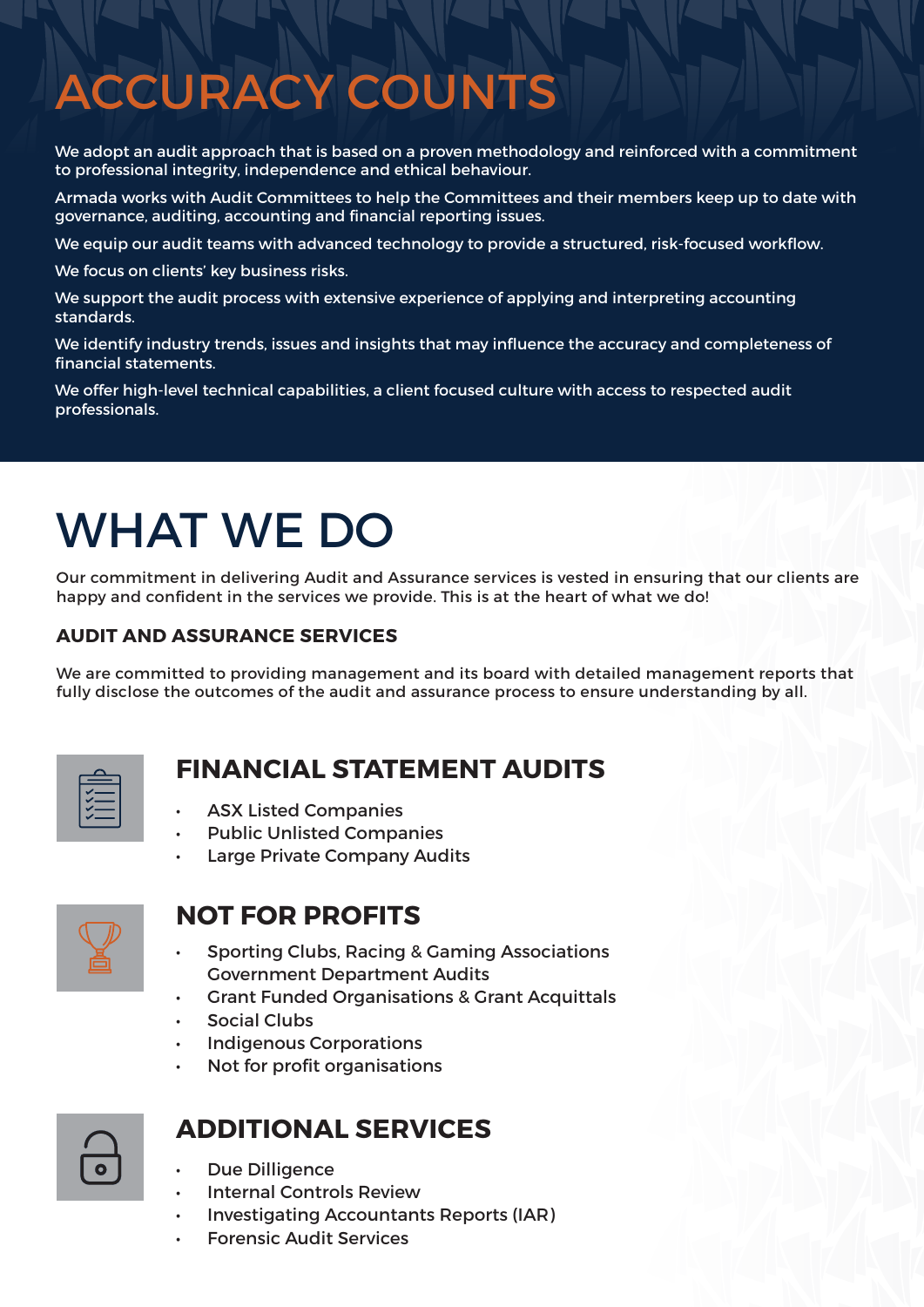#### **SMSF**

• Self-Managed Super Funds



### **TRUST ACCOUNTS**

- Real Estate Trust Accounts
- Legal Trust Accounts
- Accountants Trust Accounts
- Finance Brokers Trusts
- Settlement Agents Trust Accounts
- **Travel Agents Trust Accounts**



#### **ACCOUNTING ADVICE**

**IFRS Accounting Advice** 

### GROW YOUR TOMORROW

We are a team of professionals, each specialising in their own discipline, working together to deliver outcomes of the highest standard.

Armada is a leading group of Tax Accountants, Auditors, Bookkeepers, Financial Planners, Lenders and Strategists in Perth and regional Western Australia. Our focus is to cultivate wealth for our clients, whatever their circumstances. Imagine a team of people, each specialists in their own discipline, working together to deliver outcomes of the highest standard. This team provides much more than basic compliance services. For businesses or corporate entities seeking investment models, Armada's team of dedicated professionals proactively simplify tax, accounting, bookkeeping, auditing and finance by gaining a detailed understanding of our clients' financial structure, aspirations and needs. We will help you access the maximum tax concessions and implement investment strategies to help you realise your dreams. Armada has the strength in numbers to deliver the outcomes you seek.

Our audit division focuses on the client's needs, on time, on budget, without any surprises on completion. Key issues are dealt with on an ongoing and timely basis and we go out of our way to ensure your timetable and needs are met. We consistently meet deadlines and client expectations, and fully appreciate how important the deadlines are to each organisation.

We offer a flexible approach to each audit engagement and will fit in with your requirements and timetable. By providing a more actively involved "Director to client" relationship enables us to provide high quality services, combining the benefits perceived as only associated with the larger audit firms, with a more personalised service orientation.

**ARMADA.COM.AU**